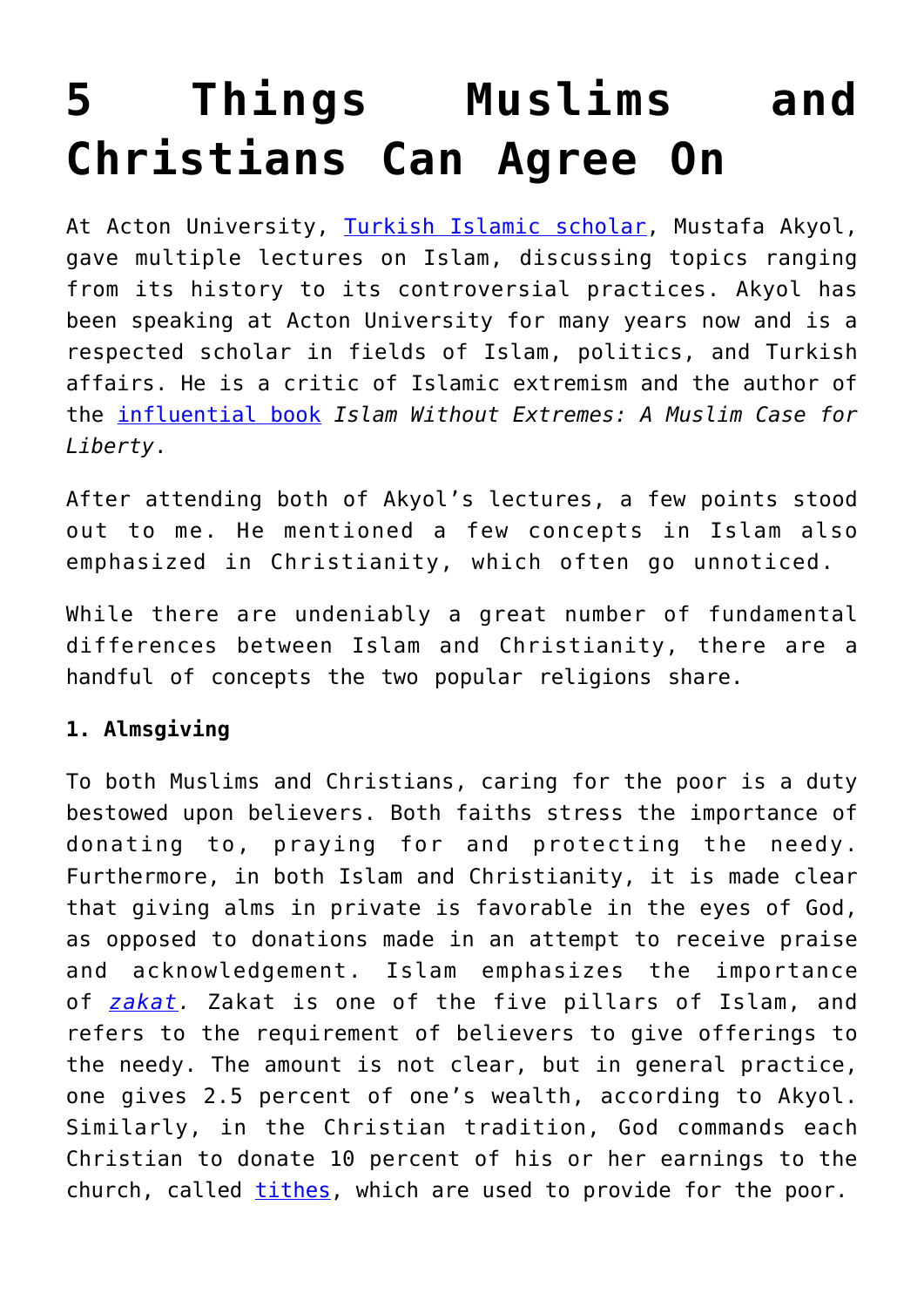[Al-Bagarah, 2:215] "Whatever of your wealth you spend, shall (first) be for your parents, and for the near of kin, and the orphans, and the needy, and the wayfarer; and whatever good you do, verily, God has full knowledge thereof"

[[Proverbs 19:17\]](https://www.biblegateway.com/passage/?search=Proverbs+19%3A17&version=ESV) "Whoever is generous to the poor lends to the Lord, and he will repay him for his deed."

### **2. Importance of Trade**

Trade is a vital part of any successful, flourishing society, and both Islam and Christianity recognize this. Not only do both encourage trade, they both encourage *fair* trade. [Fair](http://blog.acton.org/archives/23185-acton-on-tap-a-christian-economist-clarifies-fair-trade.html) [trade](http://blog.acton.org/archives/23185-acton-on-tap-a-christian-economist-clarifies-fair-trade.html) is often confused with the term "free trade." Economist [Victor Claar](https://www2.fgcu.edu/CoB/6833.asp) discusses the importance of making the distinction between fair trade and free trade in [his book](https://shop.acton.org/fair-trade-it-s-prospects-as-a-poverty-solution.html) *Fair Trade? Its Prospects as a Poverty Solution*. Trade is important for a [number of reasons;](http://trade.ec.europa.eu/doclib/docs/2012/january/tradoc_148991.pdf) it reduces poverty, increases competition, supports diversification, lowers prices for consumers and strengthens ties between nations, to name a few. During Akyol's lecture, he mentions the fact that the longest verse in the Quran concerns how to write a business contract. He also referenced [medieval Muslim scholar](https://plato.stanford.edu/entries/al-ghazali/), Imam Ghazali, when he stated that in the eyes of God, a truthful merchant is better than a worshipper. "Only God controls the prices," Akyol clarifies.

[[An-Nisa, 4:29\]](http://islamicstudies.info/reference.php?sura=4&verse=29) "O you who have believed! Do not devour one another's property by unlawful ways; but do business with mutual consent."

[[Leviticus 25:14\]](https://www.biblegateway.com/passage/?search=Leviticus+25%3A14&version=ESV) "And if you make a sale to your neighbor or buy from your neighbor, you shall not wrong one another."

#### **3. Protection of private property**

Islam and Christianity both acknowledge the importance of private property. Private property is a broad term that encompasses many types of possessions and can range from the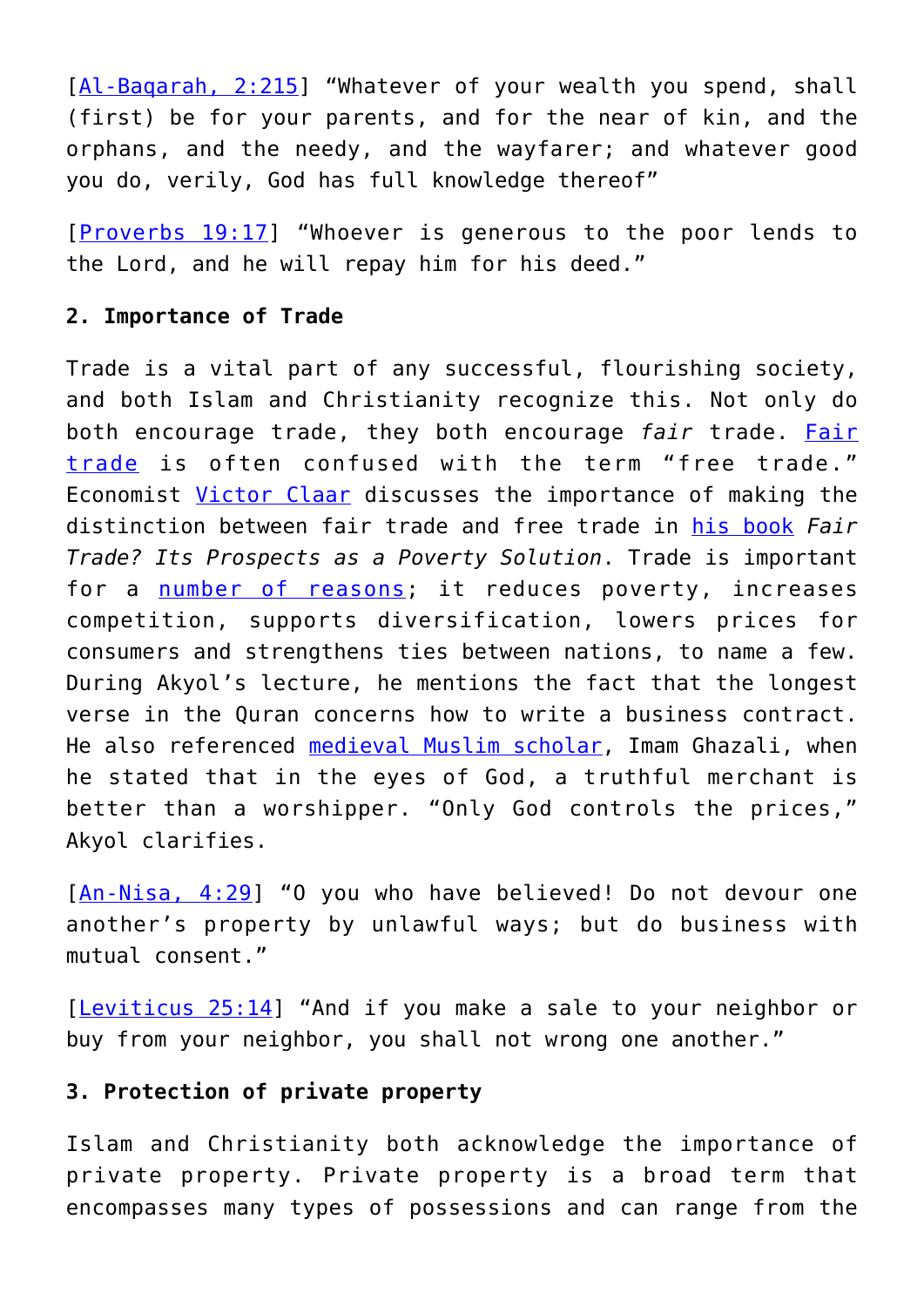money in one's bank account to one's own life. Both religions recognize that no man has the right to steal, cheat or take another man's life, nor do they allow coveting of another man's possessions. In Islam, women have property rights as daughters, wives and mothers. Daughters are entitled to an inheritance and are the [absolute owners](https://www.makaan.com/iq/legal-taxes-laws/examining-a-muslim-womans-right-to-property) of whatever property they may inherit. Wives receive a share of the property in the event of her husband's death, and mothers are also entitled to inherit from her children, but only if they are independent. Christianity similarly recognizes the importance of property rights. The Bible reiterates in both the Old and New Testament the command "[Thou shalt not steal](https://tifwe.org/private-property-in-the-old-testament-new-testament/)," and leaves no room for questioning the importance of having a right to one's property.

[[An-Nisa, 4:32\]](https://quran.com/4/29-39?translations=20) "And do not wish for that by which Allah has made some of you exceed others. For men is a share of what they have earned, and for women is a share of what they have earned. And ask Allah of his bounty. Indeed Allah is ever, of all things, Knowing."

[[Deuteronomy 5:21](https://www.biblegateway.com/passage/?search=Deuteronomy+5%3A21&version=NIV)] "You shall not covet your neighbor's wife. You shall not set your desire on your neighbor's house or land, his male or female servant, his ox or donkey, or anything that belongs to your neighbor."

#### **4. View of the human person**

Islam and Christianity view each human being as having intrinsic value. Humans are worthy of respect because they are made in the image of God, and for this same reason they have intrinsic dignity. Human life is considered sacred in both religions, and both see human life as inherently valuable and precious. The Quran states that all the children of Adam have dignity, meaning that [all members of the human race,](http://www.iais.org.my/e/index.php/publications-sp-1447159098/articles/item/36-human-dignity-in-islam.html) whether believer or non-believer, are endowed with dignity. Many Muslim scholars argue that human dignity is an absolute and natural right bestowed upon us by God, and that dignity cannot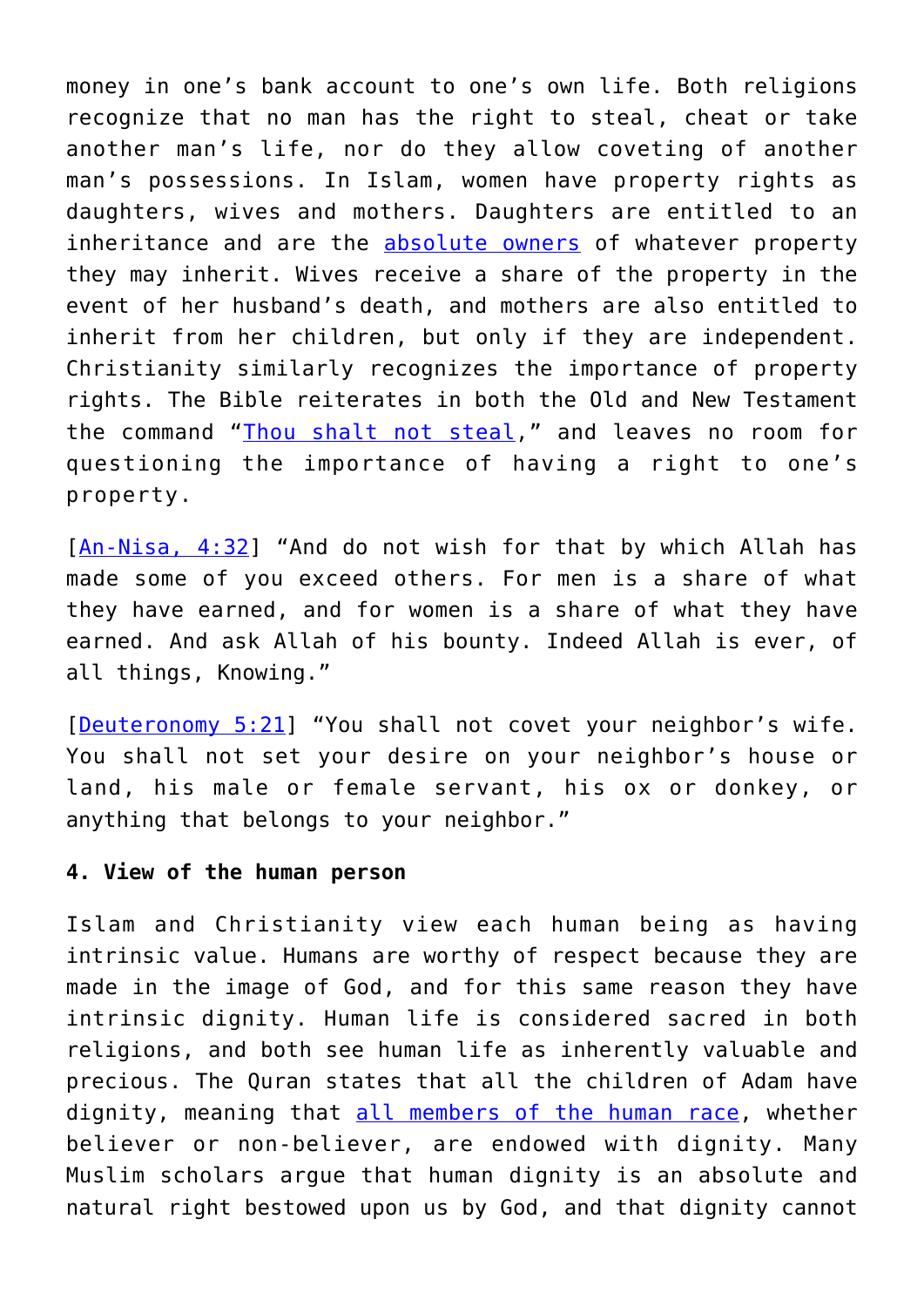be taken away by State or individual. Some Christian scholars profess that the idea of *[Imago Dei](http://www.biblearchaeology.org/post/2013/10/23/A-Biblical-Model-of-Human-Dignity-Based-on-the-Image-of-God-and-the-Incarnation.aspx#Article)* is evidence that all humans have dignity that cannot be taken away.

[[Al-Hijr, 15:29](https://quran.com/15/29)] "Whoever kills a soul unless for a soul or for corruption [done] in the land – it is as if he had slain mankind entirely. And whoever saves one — it is as if he had saved mankind entirely."

[[Genesis 9:6\]](https://www.biblegateway.com/passage/?search=Genesis+9%3A6&version=ESV) "Whoever sheds the blood of man, by man shall his blood be shed, for God made man in his own image."

## **5. Stewardship**

Stewardship is greatly emphasized in Christianity as well as Islam. Stewardship is often defined as being responsible with resources and the recognition that all resources belong to God and should be used in moderation. In regards to food in particular, in the Quran, God directly commands His people not to be wasteful with resources. During the month of [Ramadan,](https://www.history.com/topics/holidays/ramadan) Muslims are required to fast. This is done for a variety of reasons, but [some scholars believe](https://insideislam.wisc.edu/2011/10/fines-for-wasting-food/)that one of the reasons is to encourage Muslims to be less wasteful. Christians also believe it is our responsibility to care for the earth and its respective resources, as God commands Adam in Genesis. God has given earth's resources to man and it is our responsibility to be respectful and mindful of our resources.

[[Al-A'raf, 7:31](https://quran.com/7/31)] "O children of Adam! Beautify yourselves for every act of worship, and eat and drink [freely], but do not waste: verily, He does not love the wasteful!"

[[Genesis 1:28](https://www.biblegateway.com/passage/?search=Genesis+1%3A28&version=ESV)] "And God blessed them. And God said to them, 'Be fruitful and multiply and fill the earth and subdue it and have dominion over the fish of the sea and over the birds of the heavens and over every living thing that moves on the earth.'"

In today's political and social climate, there is often